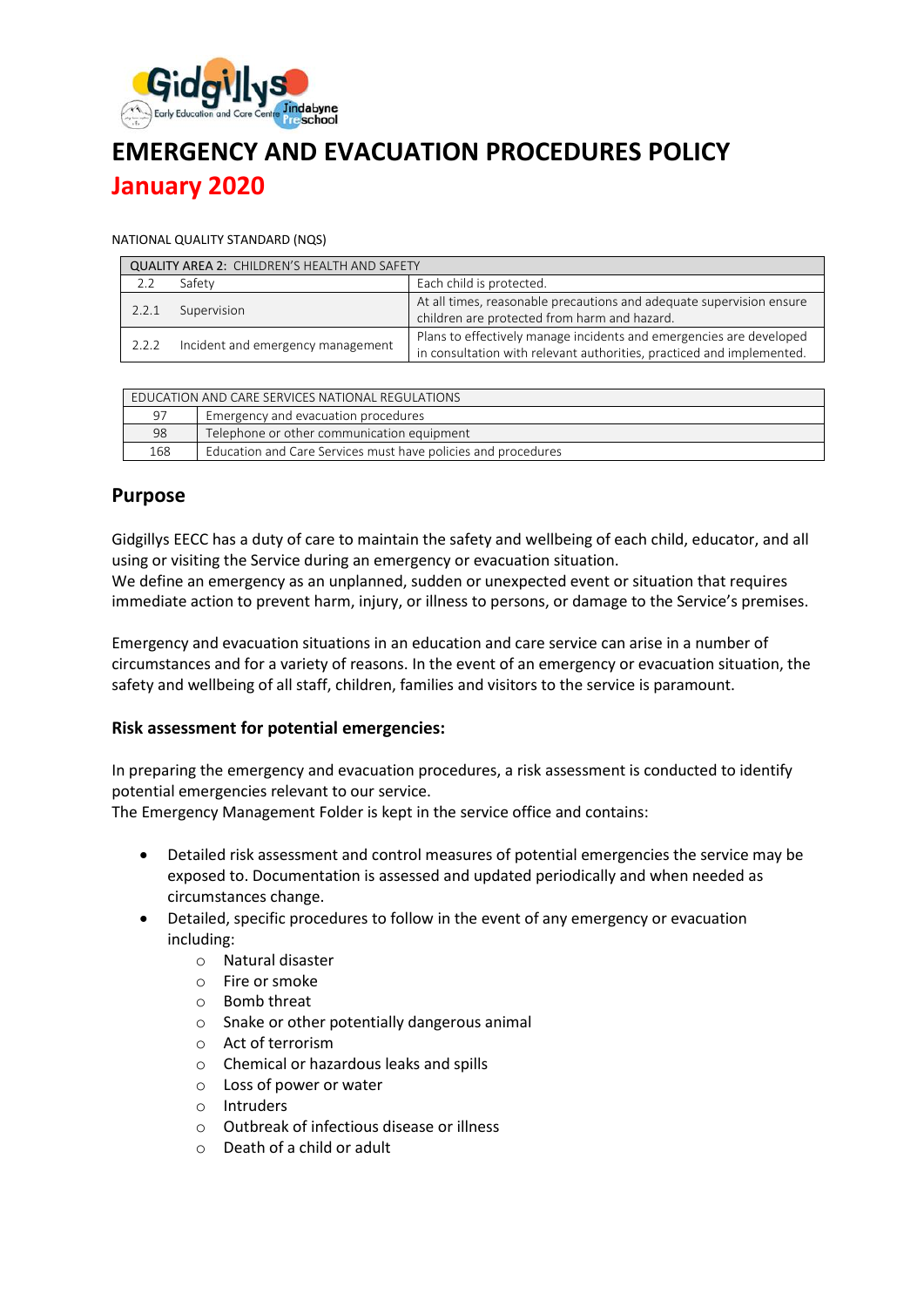

- A copy of the emergency and evacuation floor plan and instructions are displayed in a prominent position in the foyer near each exit at the service **(National Regulation 97(4))**.
- Staffing rosters ensure that at least one Educator who holds a current approved first aid qualification, anaphylaxis management training and emergency asthma management training will be immediately available in the event of an emergency **(National Regulation 136)**.
- Emergency telephone numbers are clearly displayed above every telephone.

#### **Discovering an Emergency**

- Educators who discover an emergency are required to alert the whole service and immediately take necessary action. Three sharp whistle blows throughout the centre
- After immediate assessment, will then call (LOCKDOWN) (*Gidgillys code word will be used, this is not documented for security purposes)* or EVACUATION depending on the type of emergency

#### **Evacuation Drills and Emergency Evacuation**

- Evacuation drills are carried out every three months without notice, at different times of the day **(National Regulation 97(3)(a))**.
- Each drill is documented to include the date, time, how many people in the building according to attendance registers, how many people evacuated, the time it takes to evacuate, what simulated emergency conditions (if any), any problems encountered, weather conditions, which staff and children were absent on the day of the drill and any additional notes. This documentation is kept for a minimum of three years **(National Regulation 97(3)(b))**.
- Simulated emergency conditions consider a variety of practice styles such as scenarios in the rooms, around the yards, and out of the grounds.
- There is at least one or more large emergency cot that is to be used for any children not walking during evacuations. This cot is to be checked regularly and maintained in a sturdy condition to ensure its safety at all times.
- Emergency whistles are provided in designated areas throughout the service whistles are only to be used for evacuation purposes.
- After reflection, notes on any areas that need improving or revising are to be documented in the *Emergency Evacuation Rehearsal Record*. Educators will discuss and implement strategies to make continuous improvement to procedures which will be documented in the Service's Staff Meeting minutes and Quality Improvement Plan.

#### **After the Emergency is over**

- In the event that the building is unsafe to return to, the Responsible Person will notify parents or emergency contacts to collect each child.
- If able to return to the building, with reassurance and calmness, walk back to the service following the safety procedures, recheck that all children have returned and discuss as developmentally appropriate the emergency that has taken place.
- Consider counselling services for anyone affected by the emergency.
- Schedule the next emergency drill on a day that will ensure the children and staff who were absent will be able to participate in emergency practices.
- Document everything that happened good and or bad.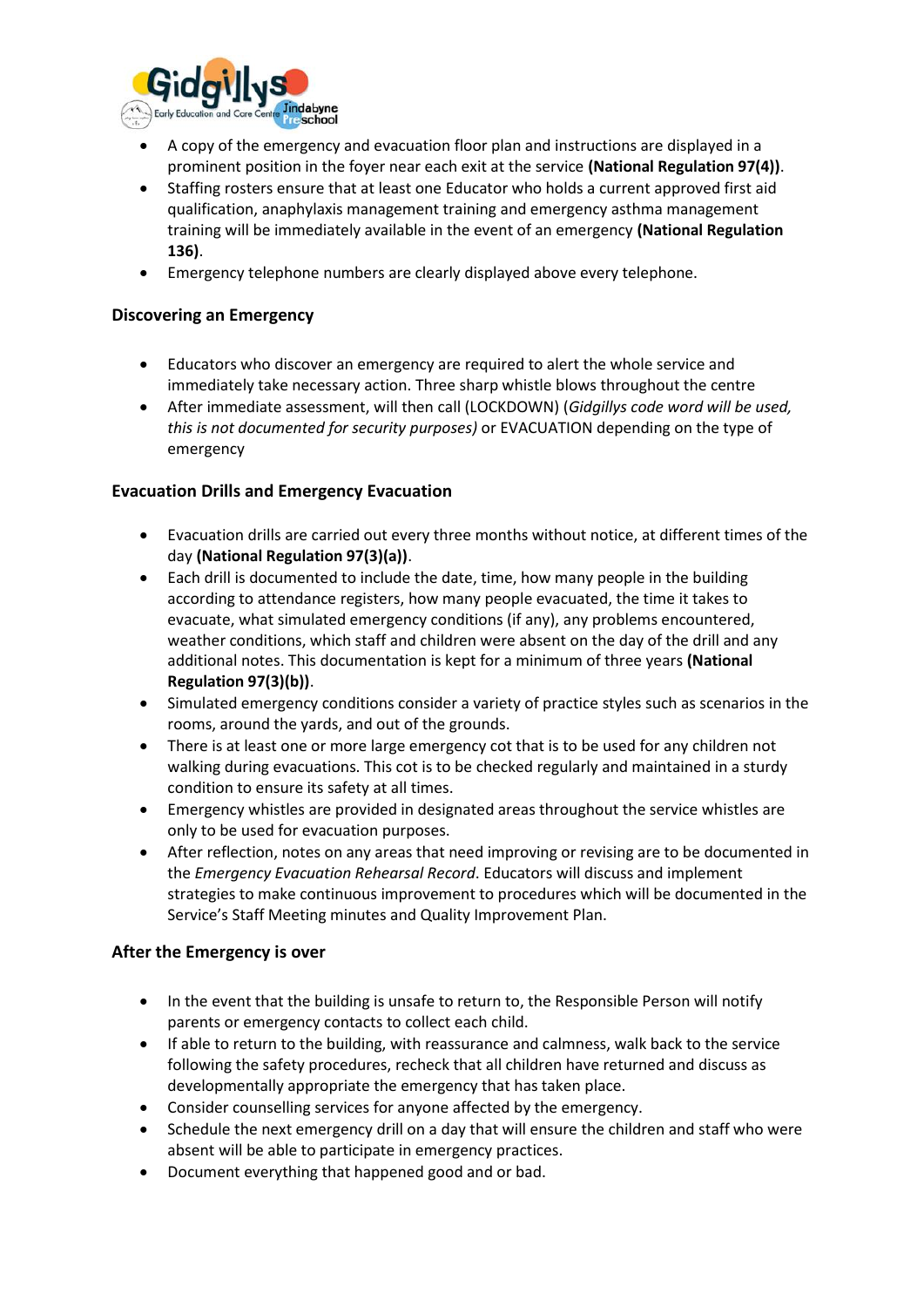

# **Responsibilities for the Approved Provider**

- Ensuring that every reasonable precaution is taken to protect children at the service from harm and hazards that are likely to cause injury.
- Ensure the identification of potential emergency and evacuation situations that may arise at the service and risks associated with such situations and conduct a risk assessment of the whole service **(National Regulation 97(2))**.
- Ensure the following documents are attached to this policy:
	- o risk assessment reviewed at least on an annual basis
	- o emergency and evacuation procedures
	- o emergency evacuation floor plan
- Ensure educators and staff have ready access to an operating telephone or similar means of communication and that emergency telephone numbers are displayed near telephones.
- Ensure educators and staff have ready access to emergency equipment such as fire extinguishers and fire blankets, and that staff are adequately trained in their use.
- Ensure that emergency equipment is tested as recommended by recognised authorities.
- Ensure that educators/staff/children/volunteers present at the service are rehearsing emergency and evacuation procedures every 3 months and documented **(National Regulation 97(3)(a))**.
- Ensure all fire extinguishers, fire blankets, fire hoses, and other emergency equipment located throughout the service will be inspected and tested at yearly intervals by an authorised company as per the Australian Safety Standard AS 1851: *Maintenance of Fire Protection Systems and Equipment*.
- Extinguishers will be emptied, pressure tested, and refilled every five years.
- All tests performed on emergency equipment and the date on which it was tested will be recorded on a label or metal tag attached to the unit. Certificates to verify testing will be filed.

# **Responsibilities for the Nominated Supervisor**

- Implement duties as listed above and directed by the Approved Provider.
- Contact local fire department to review emergency evacuation plans and procedures.
- Ensure the emergency evacuation procedures and floor plan are displayed in a prominent position near each exit and that all staff and educators are aware of these **(National Regulation 97(4))**.
- Ensure that all staff are trained in the emergency evacuation procedures.
- Ensure that all staff are aware of emergency evacuation points.
- Ensure that families are regularly reminded of the emergency procedures in place at the service.
- Ensure that rehearsals of evacuation procedures are regularly scheduled, every three months as a minimum, and that the schedule maximises the number of children and staff participating in the procedures.
- Ensure that spontaneous rehearsals take place to ensure staff participate in the simulation of an unplanned, emergency evacuation events.
- Provide staff with evaluation/feedback forms after each scheduled and spontaneous rehearsal to assist in refining their risk management procedures around the safe evacuation of staff and children.
- Ensure all scheduled, spontaneous and actual evacuations are documented and reviewed.
- Ensure all staff are provided with feedback forms after each evacuation.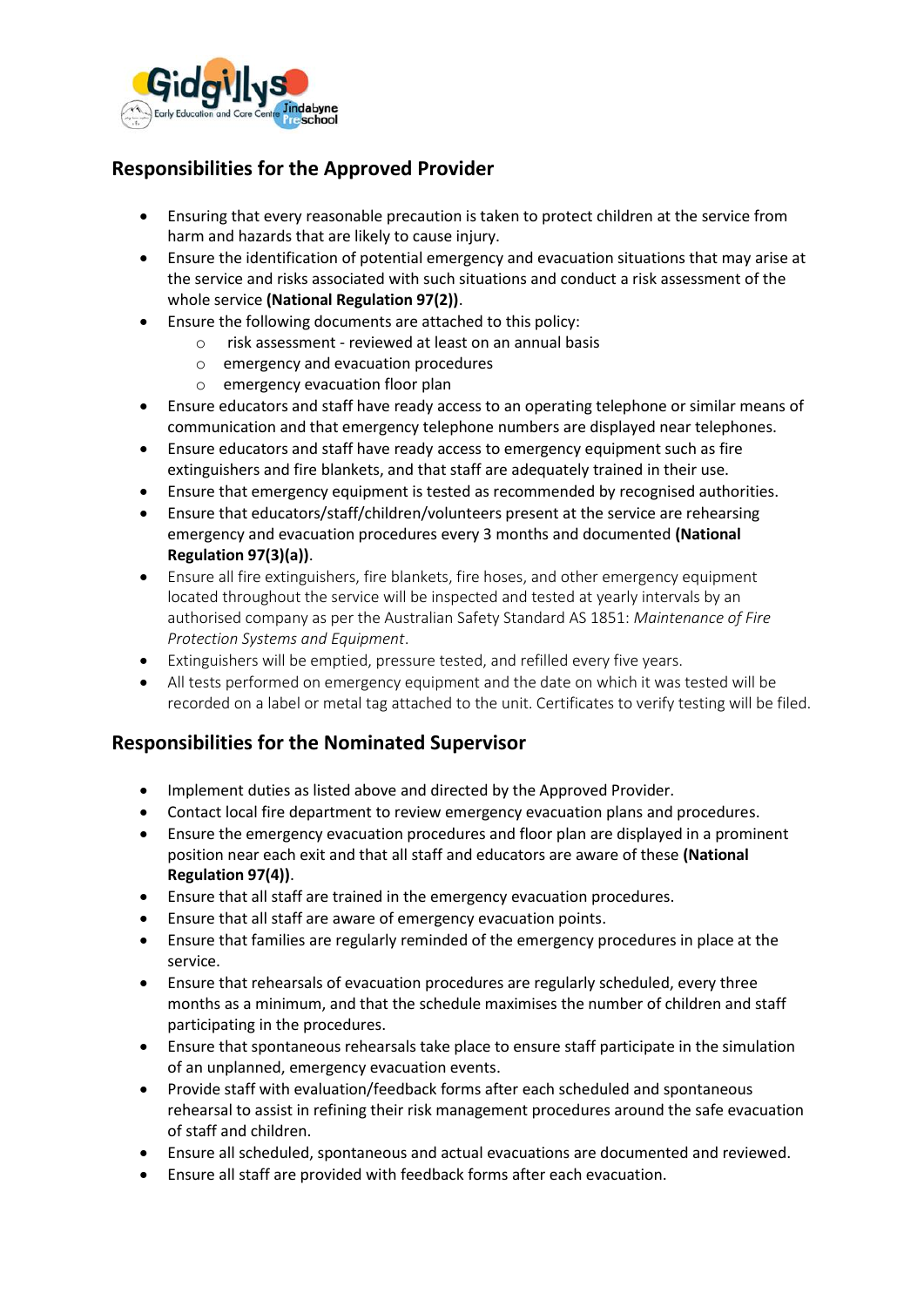

- Ensure all emergency contact lists are updated as required.
- Our Service will maintain an up-to-date register of emergency telephone numbers. A copy of the current list will always be available in the emergency evacuation bag.
- Emergency telephone numbers will be displayed prominently throughout the Service in the kitchen, office, staff room and each classroom.
- In the event of limited Educators (e.g. early morning or late afternoon), staff members are to work together to perform the duties as per the evacuation plan (the roster should support one Certified Supervisor being on the premises at all times to take responsibility and delegate duties). This scenario will be discussed and documented in the Service's Staff Meeting Minutes (WHS).

# **Responsibilities for the Educators**

- Ensure the sign-in accurately records attendance of each child.
- Sign yourself in/out on the staff attendance record.
- Display the emergency procedure plan for your room near the exit to the room
- Practice the external procedure by different exits.
- Practice the internal procedure.
- Familiarise yourself with evacuation procedures in each area of the service.
- Familiarise relievers, students and visitors with the procedure at the beginning of the shift.
- Ensure all items in emergency bags are present as part of your monthly maintenance checklist.
- Do head counts regularly of children in your care throughout the day.
- Provide children with learning opportunities about emergency evacuation procedures.
- Be alert to the immediate needs of all children throughout the scheduled and spontaneous evacuation drills.
- Assist the Nominated Supervisor in identifying risks and potential emergency situations.
- Assist the Nominated Supervisor in developing procedures to lessen the risks associated with emergency evacuations.
- Be aware of the placement of operating communications equipment and emergency equipment and are confident in their ability to operate them.

# **Responsibilities for the Families**

- Familiarise themselves with the service's emergency and evacuation policy and procedures and the service's Emergency Management Plan.
- Ensure you complete the attendance record on delivery and collection of their child.
- Provide emergency contact details on their child's enrolment form and ensure that this is kept up to date.
- Following the directions of staff in the event of an emergency or when rehearsing emergency procedures.

# **Related Statutory Obligations & Considerations**

# **Australian Children's Education and Care Quality Authority (ACECQA)** http://www.acecqa.gov.au/ **Children (Education and Care Services) National Law (NSW)** https://www.legislation.nsw.gov.au/#/view/act/2010/104a/full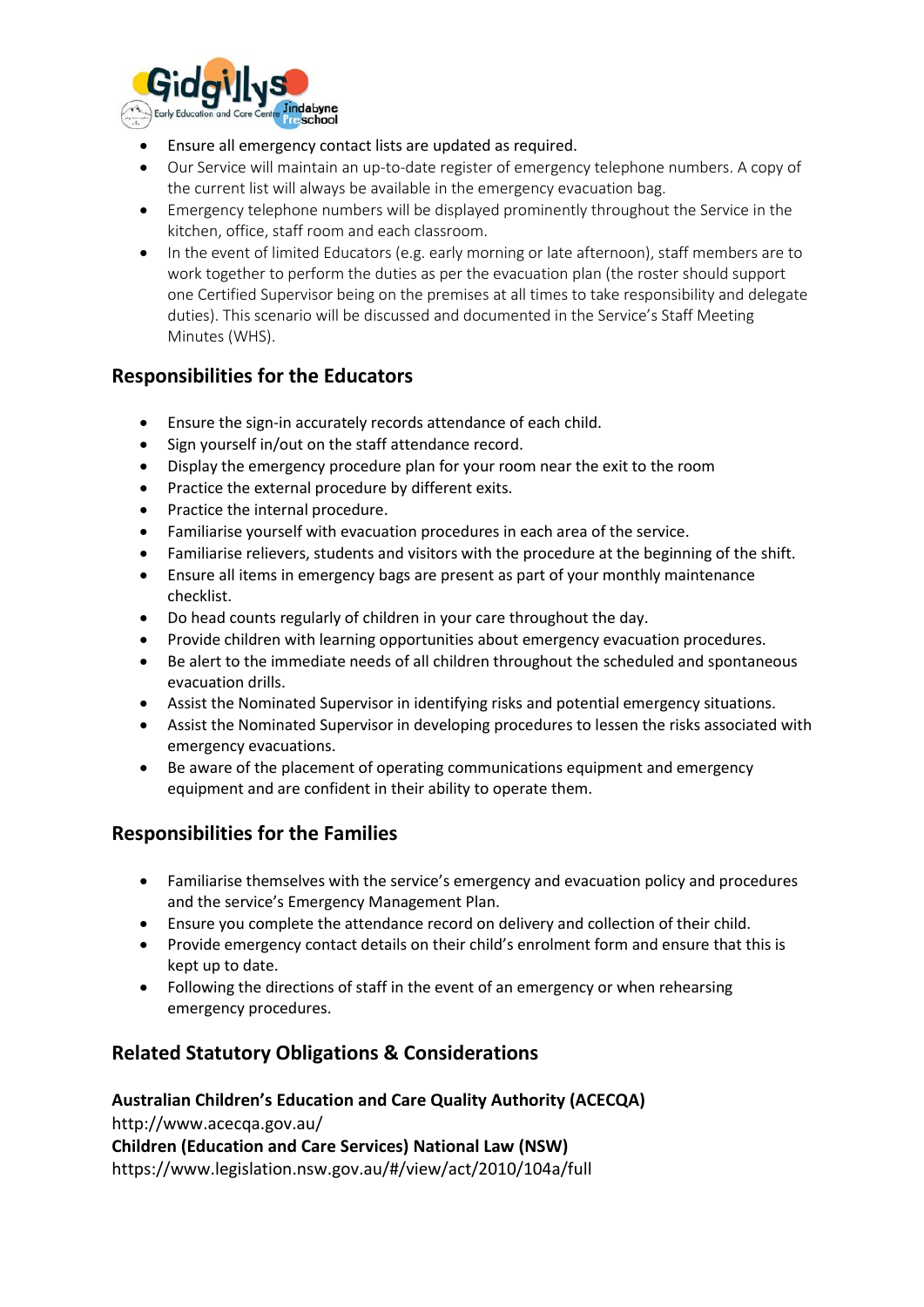

### **Department of Education**

http://www.dec.nsw.gov.au/what-we-offer/regulation-and-accreditation/early-childhoodeducation-care

### **Early Years Learning Framework (EYLF)**

http://files.acecqa.gov.au/files/National-Quality-Framework-Resources-

Kit/belonging being and becoming the early years learning framework for australia.pd f

### **Education and Care Services National Regulations 2011**

http://www.legislation.nsw.gov.au/#/view/regulation/2011/653

#### **National Quality Framework (NQF)**

http://acecqa.gov.au/national-quality-framework/

# **Related Telephone Numbers**

- Early Childhood Education and Care Directorate 1800 619 113
- ACECQA 1300 422 327
- Department of Health 1800 020 103
- Emergency Services 000
- National Security Hotline 1800 123 400

# **Amendment History**

| <b>Date</b>                   | Amendment                            | <b>Notes of Amendment</b>                               |
|-------------------------------|--------------------------------------|---------------------------------------------------------|
| 12/7/2018                     | <b>Policy Created</b>                |                                                         |
| 8/7/2019                      | <b>Reviewed &amp; Additions made</b> | - Three sharp blows of the whistle & code word<br>added |
|                               |                                      | - Evacuation procedure added to end of policy           |
| 30 <sup>th</sup> January 2020 | <b>Reviewed &amp; Additions made</b> | - Additional Information Added                          |
|                               |                                      | - Grammatic Errors Fixed                                |
|                               |                                      | - NQS & Regulations Added                               |
|                               |                                      | - Formatting                                            |

This policy will be updated to ensure compliance with all relevant legal requirements every year. Appropriate consultation of all stakeholders (including staff and families) will be conducted on a timely basis. In accordance with Regulation 172 of the *Education and Care Services National Regulation*, families of children enrolled will be notified at least 14 days and their input considered prior to any amendment of policies and procedures that have any impact on their children or family.

| Date:               | 31st January 2020         |
|---------------------|---------------------------|
| Version:            | 003                       |
| Last Amended By:    | <b>Natalie Payne</b>      |
| <b>Next Review:</b> | <b>July 2020</b>          |
| Position:           | <b>Educational Leader</b> |